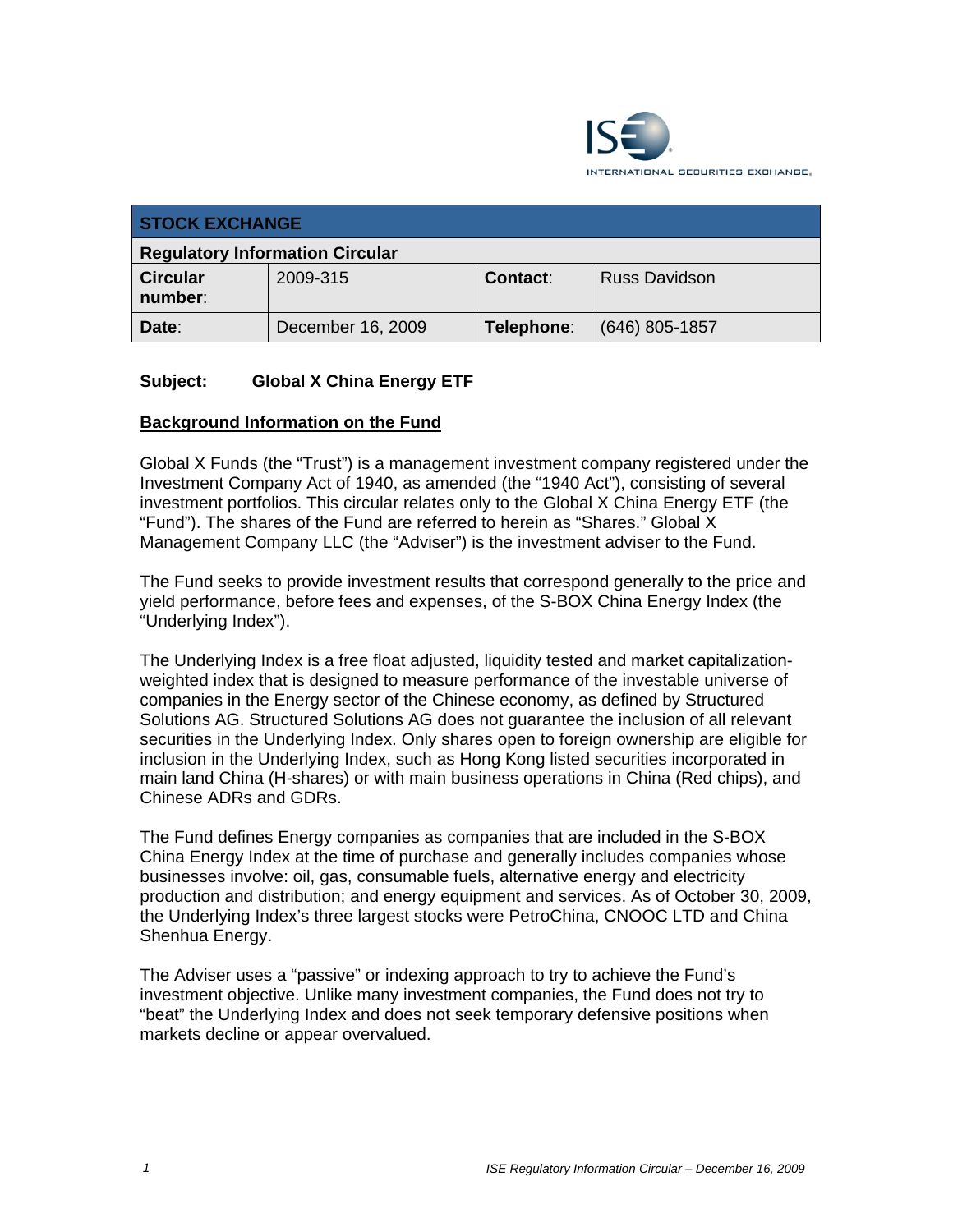The Fund will normally invest at least 80% of its total assets in the securities of the Underlying Index and in American Depositary Receipts, Global Depositary Receipts and European Depositary Receipts based on the securities in the Underlying Index.

The Fund may also invest up to 20% of its assets in certain futures, options and swap contracts (which may be leveraged and are considered derivatives), cash and cash equivalents, as well as in stocks not included in its Underlying Index, but which the Adviser believes will help the Fund track its Underlying Index.

The Fund will use a replication strategy. A replication strategy is an indexing strategy that involves investing in the securities of the Underlying Index in approximately the same proportions as in the Underlying Index. However, the Fund may utilize a representative sampling strategy with respect to its Underlying Index when a replication strategy might be detrimental to its shareholders, such as when there are practical difficulties or substantial costs involved in compiling a portfolio of equity securities to follow its Underlying Index, in instances when a security in an Underlying Index become temporarily illiquid, unavailable or less liquid, or due to legal restrictions (such as diversification requirements that apply to the Fund but not the Underlying Indexes).

As described more fully in the Trust's prospectus and Statement of Additional Information, the Fund will issue and redeem Shares on a continuous basis at their net asset value ("NAV") only in large blocks of 50,000 Shares (each, a "Creation Unit"). Creation Units will be issued and redeemed principally in-kind for securities included in the underlying index. Except when aggregated in Creation Units, the Shares may not be redeemed with the Fund.

Dividends from net investment income, including any net foreign currency gains, generally are declared and paid at least annually and any net realized securities gains are distributed at least annually.

Shares are held in book-entry form, which means that no Share certificates are issued. The Depository Trust Company or its nominee is the record owner of all outstanding Shares of the Funds and is recognized as the owner of all Shares for all purposes.

The NAV per Share for the Fund is computed by dividing the value of the net assets of the Fund (i.e., the value of its total assets less total liabilities) by the total number of Shares outstanding. Expenses and fees are accrued daily and taken into account for purposes of determining NAV. The NAV of each Fund is determined each business day after the close of trading (ordinarily 4:00 p.m., Eastern Time or "ET") of the Exchange. Any assets or liabilities denominated in currencies other than the U.S. dollar are converted into U.S. dollars at the current market rates on the date of valuation as quoted by one or more sources.

The registration statement for the Fund describes the various fees and expenses for the Fund's Shares. For a more complete description of the Fund and the underlying Index, visit the Fund's website at www.globalxfunds.com.

## **Purchases and Redemptions in Creation Unit Size**

Equity Electronic Access Members ("Equity EAMs") are hereby informed that procedures for purchases and redemptions of Shares in Creation Unit Size are described in the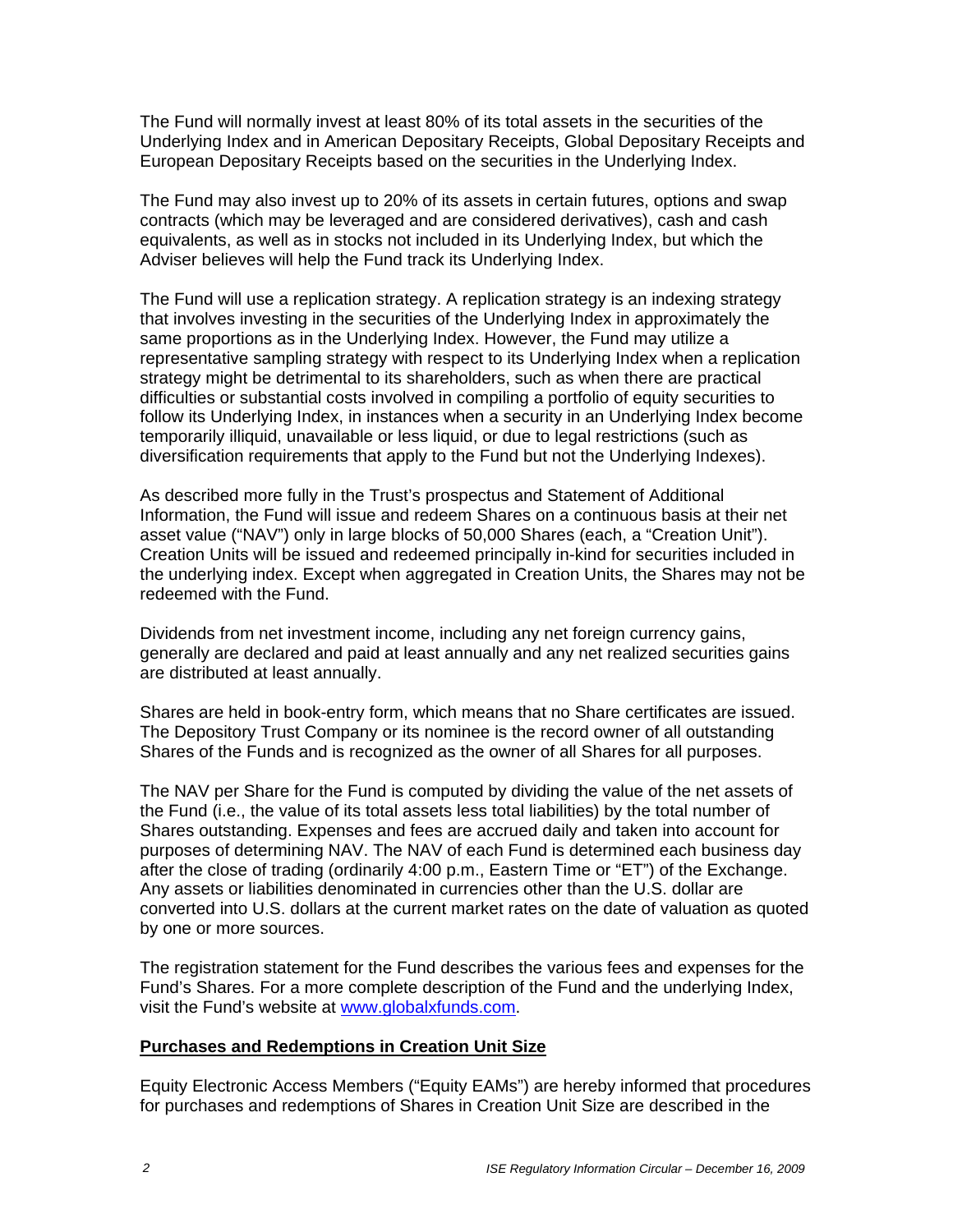Trust's prospectus and SAI, and that Shares are not individually redeemable but are redeemable only in Creation Unit Size aggregations or multiples thereof.

# **Principal Risks**

Interested persons are referred to the discussion in the prospectus for the Fund of the principal risks of an investment in the Fund. These include tracking error risk (factors causing the Fund's performance to not match the performance of the underlying index), market trading risk (for example, trading halts, trading above or below net asset value), investment style risk, sector risk, investment approach risk, non-diversification risk, issuer-specific risk, management risk, foreign securities risk, technology sector risk, micro-cap, small-cap, mid-cap and large-cap company risk.

# **Exchange Rules Applicable to Trading in the Shares**

The Shares are considered equity securities, thus rendering trading in the Shares subject to the Exchange's existing rules governing the trading of equity securities.

# **Trading Hours**

Trading in the Shares on ISE is on a UTP basis and is subject to ISE equity trading rules. The Shares will trade from 8:00 a.m. until 8:00 p.m. Eastern Time. Equity EAMs trading the Shares during the Extended Market Sessions are exposed to the risk of the lack of the calculation or dissemination of underlying index value or intraday indicative value ("IIV"). For certain derivative securities products, an updated underlying index value or IIV may not be calculated or publicly disseminated in the Extended Market hours. Since the underlying index value and IIV are not calculated or widely disseminated during Extended Market hours, an investor who is unable to calculate implied values for certain derivative securities products during Extended Market hours may be at a disadvantage to market professionals.

# **Trading Halts**

ISE will halt trading in the Shares in accordance with ISE Rule 2101(a)(2)(iii). The grounds for a halt under this Rule include a halt by the primary market because it stops trading the Shares and/or a halt because dissemination of the IIV or applicable currency spot price has ceased, or a halt for other regulatory reasons. In addition, ISE will stop trading the Shares if the primary market de-lists the Shares.

# **Delivery of a Prospectus**

Pursuant to federal securities laws, investors purchasing Shares must receive a prospectus prior to or concurrently with the confirmation of a transaction. Investors purchasing Shares directly from the Fund (by delivery of the Deposit Amount) must also receive a prospectus.

Prospectuses may be obtained through the Distributor or on the Fund's website. The Prospectus does not contain all of the information set forth in the registration statement (including the exhibits to the registration statement), parts of which have been omitted in accordance with the rules and regulations of the SEC. For further information about the Fund, please refer to the Trust's registration statement.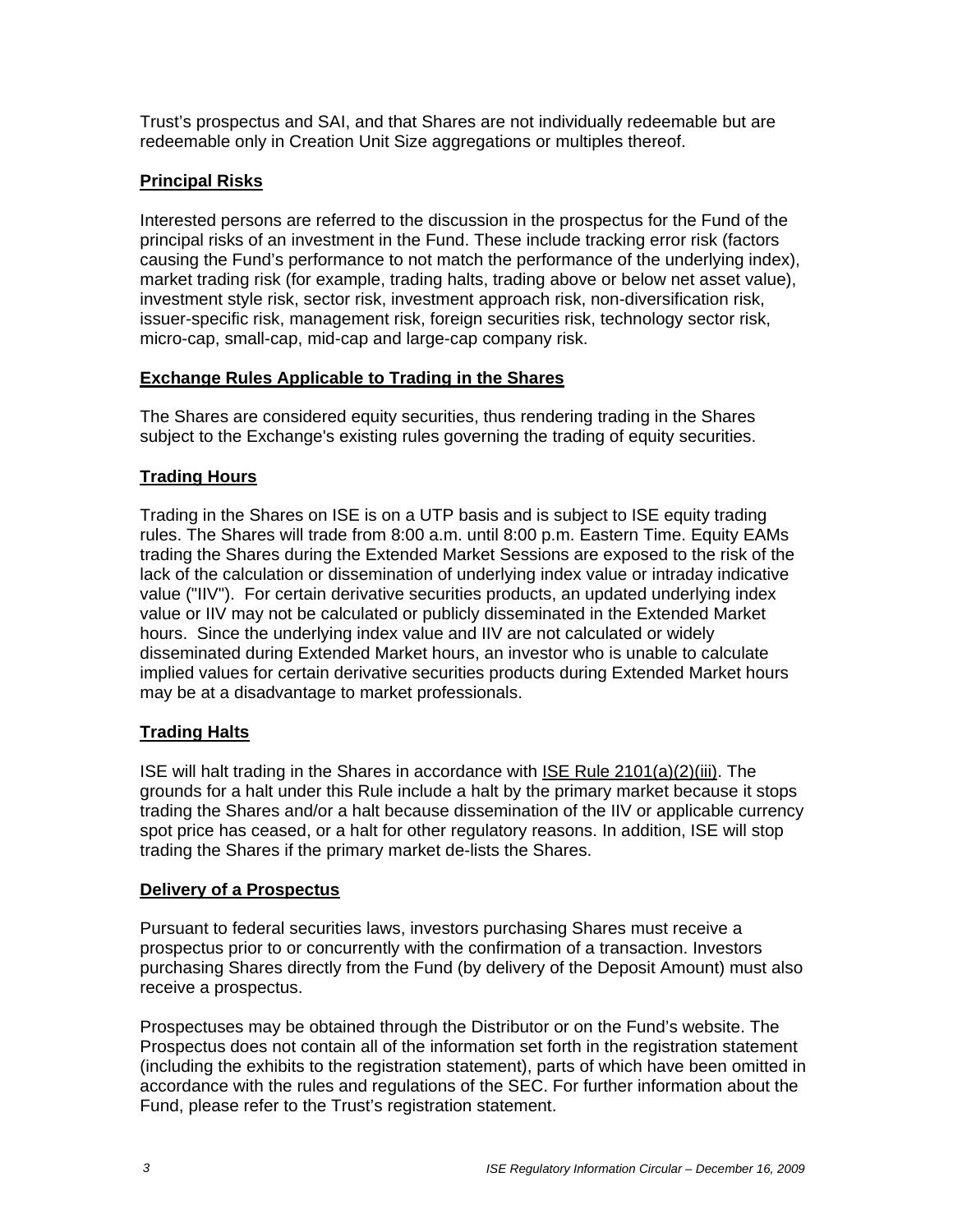## **Exemptive, Interpretive and No-Action Relief Under Federal Securities Regulations**

The SEC has issued exemptive, interpretive, or no-action relief from certain provisions of rules under the Securities Exchange Act of 1934 (the "Act") regarding trading in the above mentioned exchange traded fund.

## **Regulation M Exemptions**

Generally, Rules 101 and 102 of Regulation M prohibit any "distribution participant" and its "affiliated purchasers" from bidding for, purchasing, or attempting to induce any person to bid for or purchase any security which is the subject of a distribution until after the applicable restricted period, except as specifically permitted in Regulation M. The provisions of the Rules apply to underwriters, prospective underwriters, brokers, dealers, and other persons who have agreed to participate or are participating in a distribution of securities.

The Commission issued a No-Action Letter by which persons participating in a distribution of shares of a fund may engage in secondary market transactions in such shares during their participation in such a distribution, despite the requirements of from Rule 101 under Regulation M. In addition, the SEC has permitted persons who may be deemed to be participating in the distribution of shares of a fund (i) to purchase securities for the purpose of purchasing creation unit aggregations of fund shares and (ii) to tender securities for redemption in Creation Unit Aggregations. Further, the Commission has clarified that the tender of fund shares to the Fund for redemption does not constitute a bid for or purchase of any of the Funds' securities during the restricted period of Rule 101. The Commission has issued a No-Action Letter to paragraph (e) of Rule 102 under Regulation M which allow the redemption of fund shares in creation unit aggregations during the continuous offering of shares.

## **Customer Confirmations for Creation or Redemption of Fund Shares (SEC Rule 10b-10)**

Broker–dealers who handle purchases or redemptions of Fund shares in Creation Units for customers will be permitted to provide such customers with a statement of the number of Creation Unit Aggregations created or redeemed without providing a statement of the identity, number and price of shares of the individual securities tendered to the Fund for purposes of purchasing creation unit aggregations ("Deposit Securities") or the identity, number and price of shares to be delivered by the Trust to the redeeming holder ("Redemption Securities"). The composition of the securities required to be tendered to the Fund for creation purposes and of the securities to be delivered on redemption will be disseminated each business day and will be applicable to requests for creations or redemption, as the case may be, on that day. This exemptive relief under Rule 10b-10 with respect to creations and redemptions is subject to the following conditions:

- 1) Confirmations to customers engaging in creations or redemptions must state that all information required by Rule 10b-10 will be provided upon request;
- 2) Any such request by a customer for information required by Rule 10b-10 will be filed in a timely manner, in accordance with Rule 10b-10(c);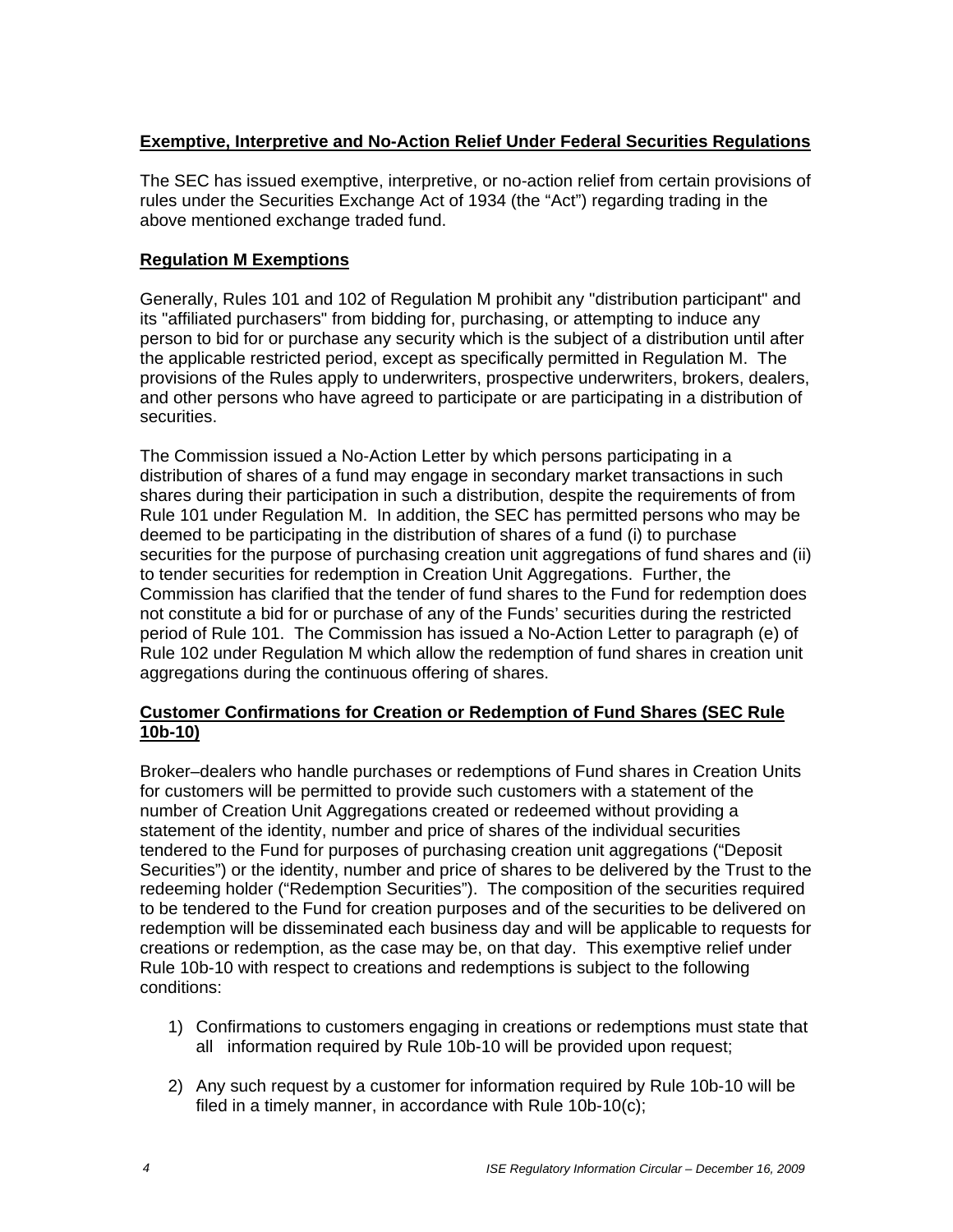3) Except for the identity, number and price of shares of the component securities of the Deposit Securities and Redemption Securities, as described above, confirmations to customers must disclose all other information required by Rule 10b-10(a).

## **SEC Rule 14e-5**

The Commission has permitted any person acting as a dealer-manager of a tender offer for a component security of fund (1) to redeem fund shares in creation unit aggregations from the issuer that may include a security subject to such tender offer and (2) to purchase fund shares during such tender offer. In addition, a No-Action has been issued under Rule 14e-5 states that if a broker-dealer acting as a dealer-manager of a tender offer for a security of the Fund purchases or arranges to purchase such securities in the secondary market for the purpose of tendering such securities to purchase one or more creation unit aggregations of shares, it must be made in conformance with the following:

- i. such bids or purchases are effected in the ordinary course of business, in connection with a basket of 20 or more securities in which any security that is the subject of a distribution, or any reference security, does not comprise more than 5% of the value of the basket purchased; or
- ii. purchases are effected as adjustments to such basket in the ordinary course of business as a result of a change in the composition of the underlying index; and
- iii. such bids or purchases are not affected for the purpose of facilitating such tender offer.

## **Section 11(d)(1); SEC Rules 11d1-1 and 11d1-2**

Section 11(d)(1) of the Act generally prohibits a person who is both a broker and a dealer from effecting any transaction in which the broker-dealer extends credit to a customer on any security which was part of a new issue in the distribution of which he participated as a member of a selling syndicate or group within thirty days prior to such transaction. The Commission has clarified that Section 11(d)(1) does not apply to broker-dealers that are not authorized participants (and, therefore, do not create creation unit aggregations) that engage in both proprietary and customer transactions in shares of a fund in the secondary market, and for broker-dealer authorized participants that engage in creations of creation unit aggregations. This relief is subject to specific conditions, including the condition that such broker-dealer (whether or not an authorized participant) does not, directly or indirectly, receive from the fund complex any payment, compensation or other economic incentive to promote or sell the shares of a fund to persons outside the fund complex, other than non-cash compensation permitted under NASD Rule 2830 (I)(5)(A), (B) or (C). See letter dated November 22, 2005 from Brian A Bussey, Assistant Chief Counsel, SEC Division of Market Regulation, to Barclays Global Investors, N.A., dated November 22, 2005. The Commission has issued a No-Action Letter under Section 11(d)(1) of the Act states that broker-dealers may treat shares of a fund, for purposes of Rule 11d1-2, as "securities issued by a registered open-end investment company as defined in the Investment Company Act" and thereby extend credit or maintain or arrange for the extension or maintenance of credit on shares that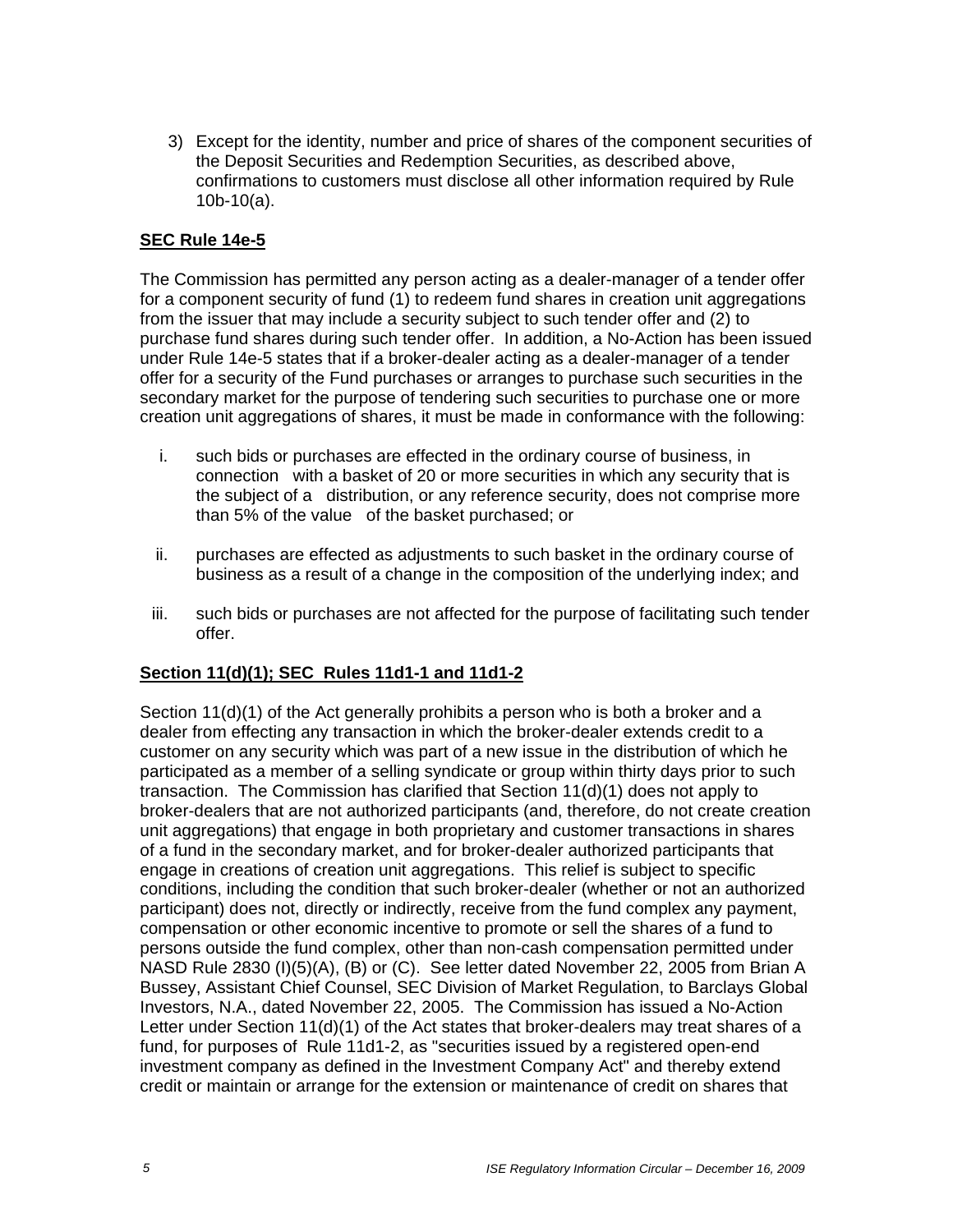have been owned by the persons to whom credit is provided for more than 30 days, in reliance on the exemption contained in the rule.

## **SEC Rule 15c1-5 and 15c1-6**

The Commission has issued a No-Action letter with respect to Rule 15c1-5 and Rule 15c1-6 as to the required disclosure of control by a broker or dealer with respect to creations and redemptions of fund shares and secondary market transactions therein.

**This Regulatory Information Circular is not a statutory Prospectus. Equity EAMs should consult the Trust's Registration Statement, SAI, Prospectus and the Fund's website for relevant information.**